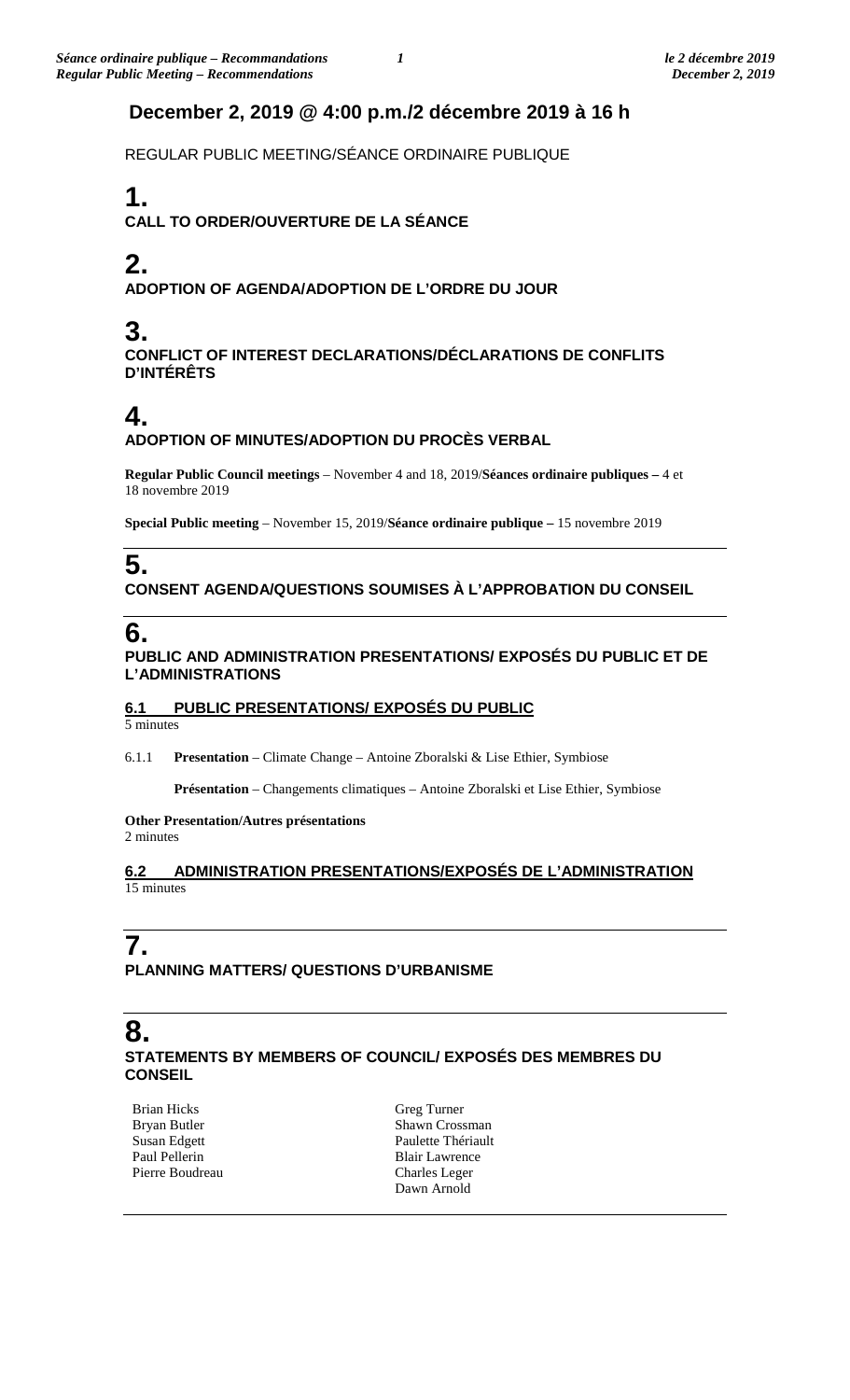### **9. REPORTS AND RECOMMENDATIONS FROM COMMITTEES AND PRIVATE MEETINGS/ RAPPORTS ET RECOMMANDATIONS DES COMITÉS ET RÉUNIONS À HUIS CLOS**

9.1 **Recommendation(s)** – Committee of the Whole – November 25, 2019

**Motion: That** Moncton City Council approve a contribution of \$750,000 from the Jeux de la Francophonie Reserve Fund towards the construction of an artificial turf field at École l'Odyssée in 2021 conditional upon a license agreement being signed in 2020 between the City of Moncton and the Province of New Brunswick for the community use of the new field.

**Recommandation(s)** – Comité plénier – 25 novembre 2019

**Motion : Que** le Conseil municipal de Moncton approuve le prélèvement de 750 000 \$ du fonds de réserve des Jeux de la Francophonie pour contribuer à la construction du terrain synthétique de l'école L'Odyssée en 2021, sous réserve de la signature d'un accord de licence entre la Ville de Moncton et la province du Nouveau-Brunswick en 2020 au sujet de l'utilisation communautaire du nouveau terrain de l'école.

## **10. REPORTS FROM ADMINISTRATION/ RAPPORTS DE L'ADMINISTRATION**

10.1 **Presentation** – 2020 BIA Levy – Anne Poirer-Basque, Executive Director, Downtown Moncton Centre-ville Inc.

**Motion: That** Moncton City Council authorize the City Clerk to advertise the proposed Downtown Moncton Centre-ville Inc. 2020 Budget in accordance with the Business Improvement Areas Act.

**Présentation** – ZAA 2020 – Anne Poirier-Basque, directrice générale, Downtown Moncton Centre-ville Inc.

**Motion : Que** le Conseil municipal de Moncton autorise la greffière de la Ville à publier le budget proposé de 2020 pour Downtown Moncton Centre-ville Inc. conformément à la *Loi sur les zones d'amélioration des affaires*.

10.2 **Emergency** Mutual Aid Agreement

**Motion: That** Moncton City Council authorize the City to enter into the Emergency Mutual Aid Agreement between the City of Moncton, the City of Dieppe and the Town of Riverview, and that the Mayor and City Clerk be authorized to execute all necessary documents and to affix the corporate seal thereto.

**Entente** d'aide mutuelle en situation d'urgence

**Motion : Que** le Conseil municipal de Moncton autorise la Ville à conclure, avec la Ville de Dieppe et la Ville de Riverview, l'Entente d'aide mutuelle en situation d'urgence et que la mairesse et la greffière municipale soient autorisées à signer tous les documents nécessaires et à y apposer le sceau de la Ville.

10.3 **New Brunswick's** Climate Change and Health Vulnerability and Adaptation Assessment Pilot Project

**Motion: That** the Mayor be authorized to sign the Letter of Understanding on behalf of the City of Moncton for the "New Brunswick's Climate Change and Health Vulnerability and Adaptation Assessment Pilot Project".

**Projet** pilote provincial en matière de changements climatiques – Étude sur la vulnérabilité et l'adaptation relatives à la santé

**Motion : Que** la mairesse soit autorisée à signer, au nom de la Ville de Moncton, la Lettre d'entente pour le « Projet pilote provincial en matière de changements climatiques – Étude sur la vulnérabilité et l'adaptation relatives à la santé ».

10.4 **Tender TCS19-130** – Snow and Ice Control at Codiac Transpo Bus Shelters, Stops and Lay-Bys (Zone 1)

**Appel d'offres TCS19-130** – Déneigement et déverglaçage – Abribus, arrêts et débarcadères de Codiac Transpo – Zone 1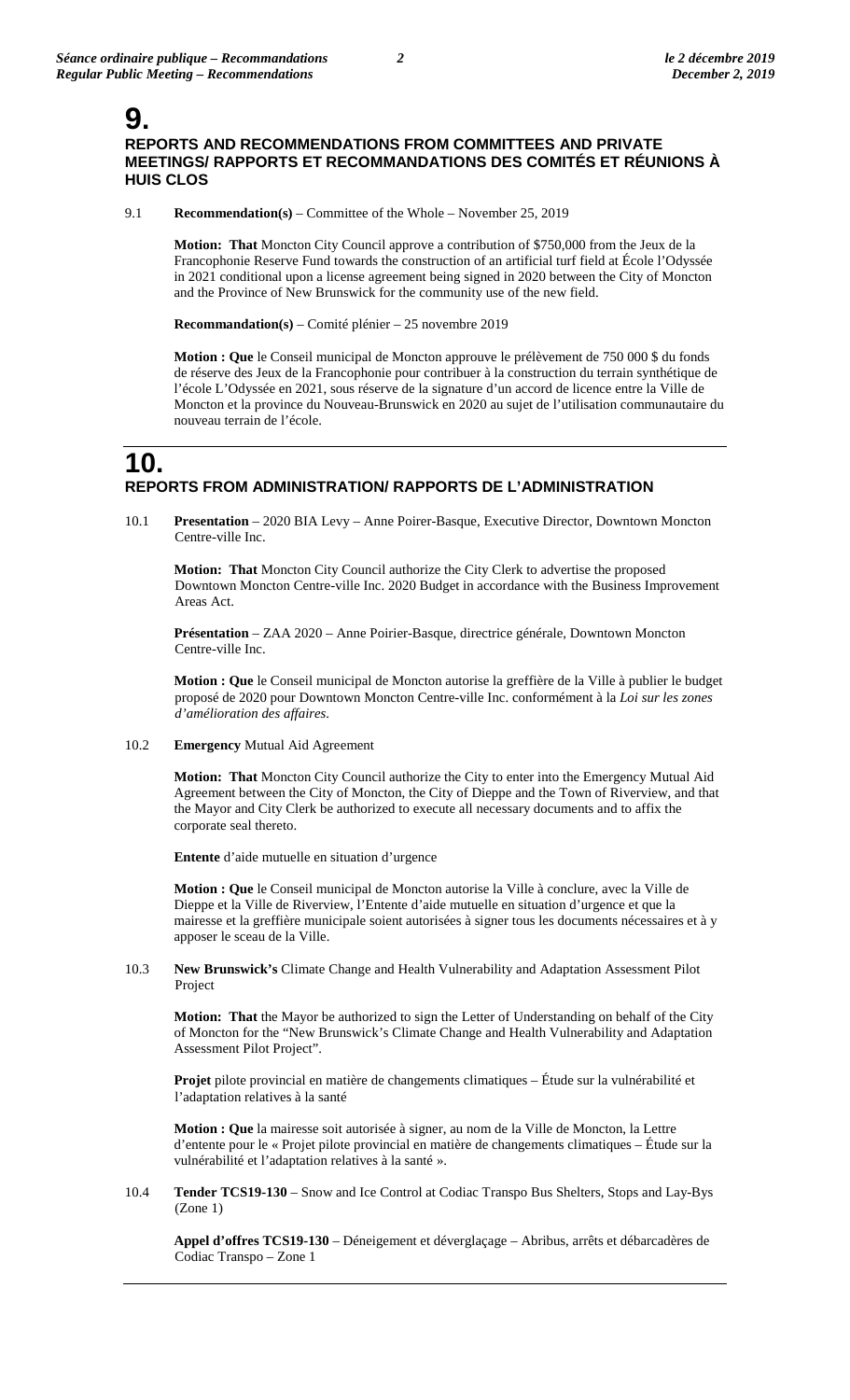## **11. READING OF BY-LAWS/ LECTURE D'ARRÊTÉS MUNICIPAUX**

11.1 **A By-law** in Amendment of a By-Law Relating to the approval of the Budget for Downtown Moncton CentreVille Inc. and to Establish a Special Business Improvement Area Levy in the City of Moncton, being By-Law A-1002.19 – *First Reading (Subject to approval of item 10.1)*

*First Reading only*

**Arrêté** portant modification de l'arrêté concernant l'approbation du budget de Downtown Moncton Centre-ville Inc. et l'établissement d'une contribution spéciale pour la zone d'amélioration des affaires de la Ville de Moncton, soit l'arrêté A-1002.19 – *Première lecture (sous réserve de l'approbation du point 10.1)*

*Première lecture seulement*

11.2 **A By-Law** in Amendment of a By-Law Respecting Fees, Rates and Charges for Services Provided by the City Of Moncton being By-Law A-1318.1 – *First Reading*

*First Reading only*

**Arrêté** portant modification de l'arrêté concernant les droits, tarifs et redevances pour les services fournis par la Ville de Moncton soit l'arrêté A-1318.1 – *Première lecture*

*Première lecture seulement*

# **12. NOTICES MOTIONS AND RESOLUTIONS/ AVIS DE MOTIONS ET RÉSOLUTIONS**

12.1 **2020** Budget Resolutions Update

**Mise à jour** des résolutions du budget 2020

12.1.1 **Approval** of 2020 Utility Operating Fund Budget

THIS IS TO CERTIFY that on the 2nd day of December, 2019 the Council of the local government of CITY OF MONCTON RESOLVED that pursuant to subsection 117(4) of the *Local Governance Act*, the total budget for the Water and Wastewater utility for the ensuing year would consist of total revenues of **\$40,127,726** and total expenditures of **\$40,127,726 .**

**Approbation** du budget 2020 des fonds d'exploitation des services publics

LA PRÉSENTE CERTIFIE que le 2 décembre 2019, le Conseil de l'administration locale de la VILLE DE MONCTON A RÉSOLU que conformément au paragraphe 117(4) de la *Loi sur la gouvernance locale*, le budget total pour les services publics d'approvisionnement en eau et d'évacuation des eaux usées pour l'année suivante soit constitué de recettes totales de **40 127 726 \$** et de dépenses totales de **40 127 726 \$**.

121.2 **Approval** of 2020 General Operating Fund Budget

THIS IS TO CERTIFY that on the 2nd day of December, 2019, the Council of the local government of **CITY OF MONCTON** RESOLVED that the sum of **\$163,572,623** be the total operating budget of the local government, that the sum of \$**143,724,760** be the Warrant of the local government for the ensuing year, and that the tax rate(s) for the local government be: **\$1.6497**.

The Council orders and directs the levying by the Minister of Environment and Local Government of said amount on real property liable to taxation under the *Assessment Act* within the local government of: City of Moncton.

**Approbation** du budget 2020 des fonds d'exploitation généraux

LA PRÉSENTE CERTIFIE que le 2 décembre 2019, le Conseil de l'administration locale de la **VILLE DE MONCTON** A RÉSOLU que la somme de **163 572 623 \$** constitue le budget total de fonctionnement de l'administration locale, que la somme de **143 724 760 \$** constitue le mandat de l'administration locale pour l'année suivante et que le taux d'imposition de l'administration locale s'établisse à **1,6497 \$**.

Le Conseil municipal ordonne l'imposition, par le ministre de l'Environnement et des Gouvernements locaux, de ladite somme sur les biens immobiliers imposables en vertu de la *Loi sur l'évaluation* au sein de l'administration locale de la Ville de Moncton.